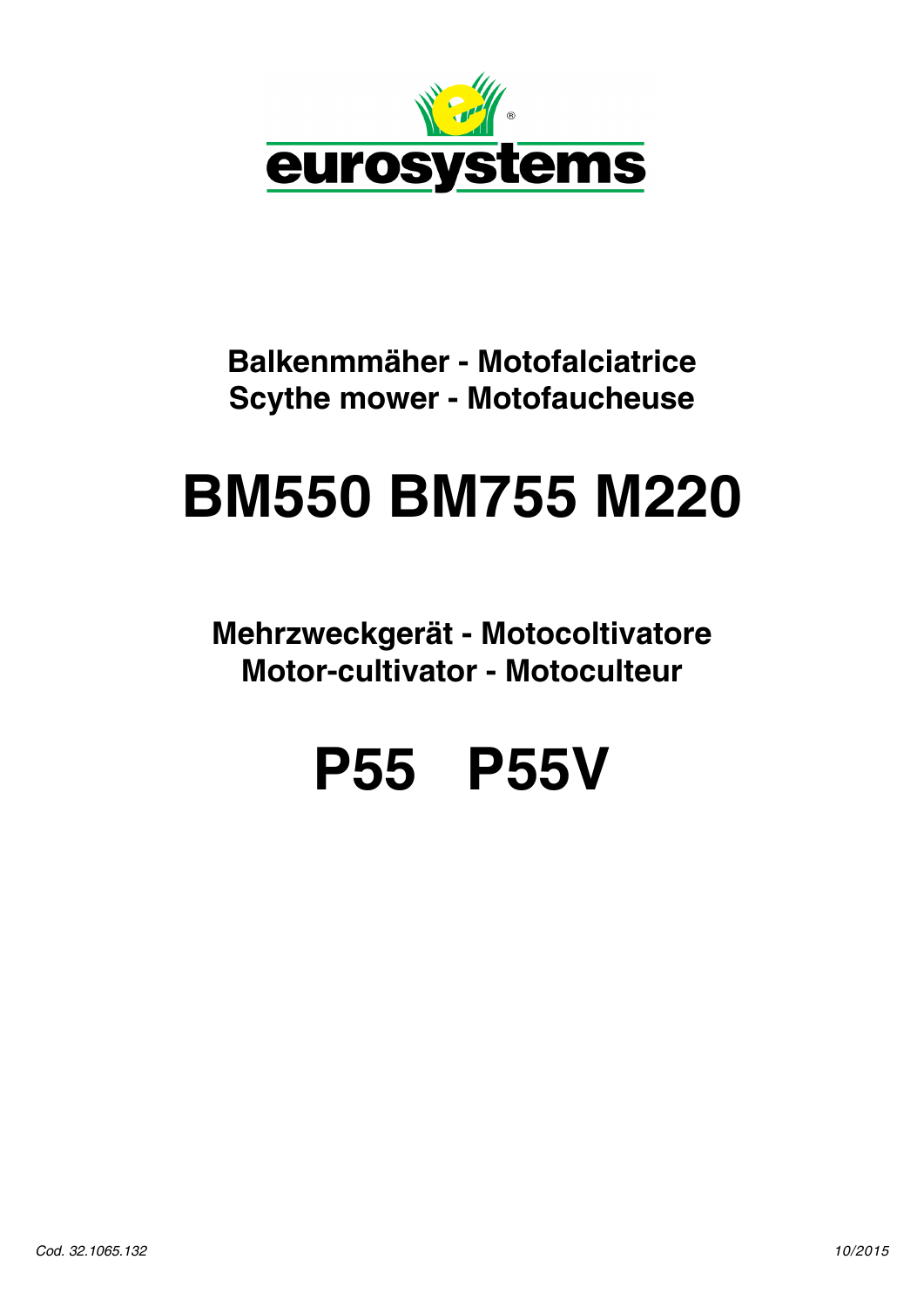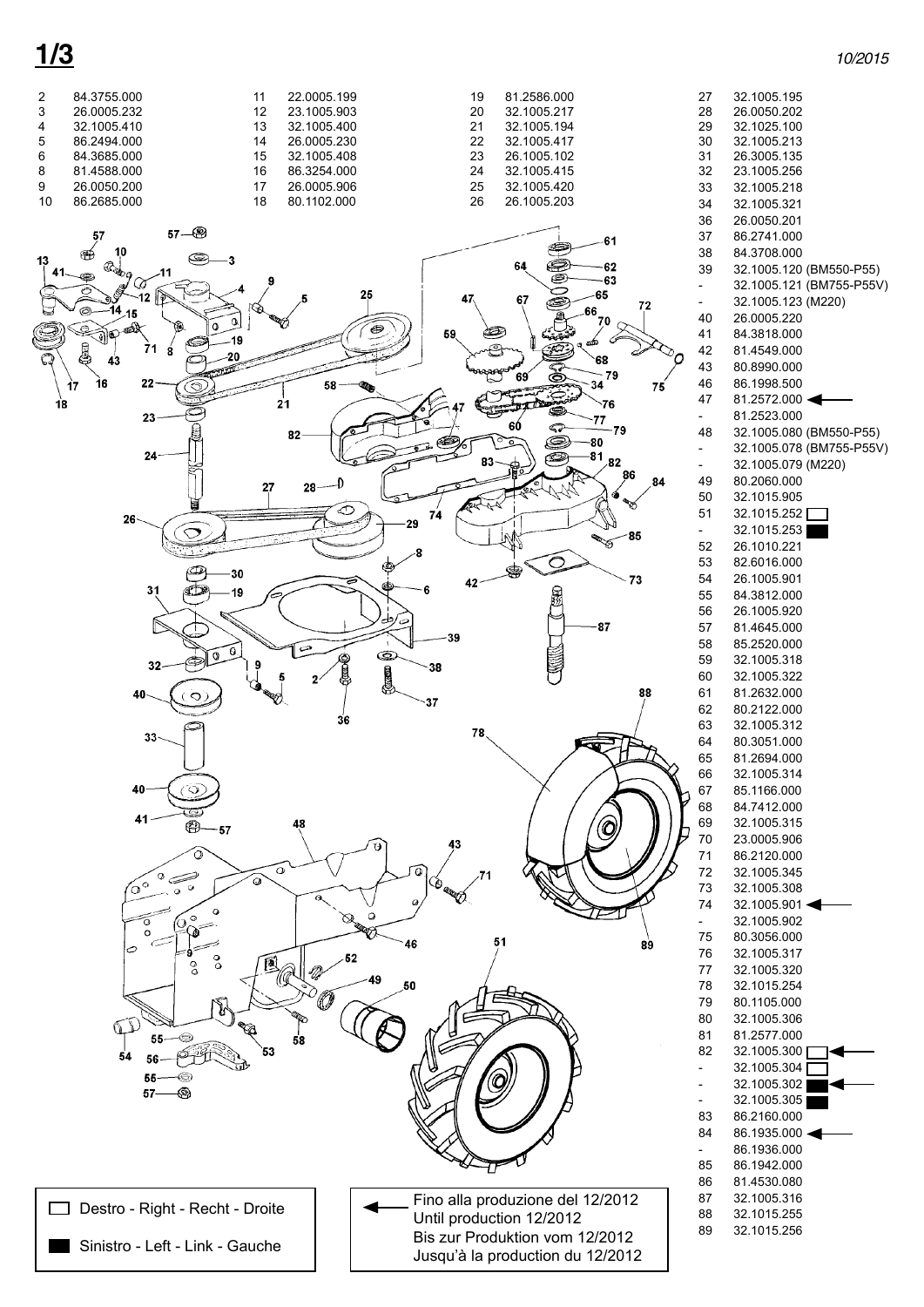| $\mathbf{1}$   | 81.4588.000 | 23                       | 84.3685.000    | 44                       | 81.4530.080              | 65    | 32.1005.352 (BM550-P55)  |
|----------------|-------------|--------------------------|----------------|--------------------------|--------------------------|-------|--------------------------|
| $\overline{2}$ | 84.3708.000 | 24                       | 86.2670.000    | 45                       | 26.0050.258              |       | 32.1005.353 (BM755-P55V) |
| 3              | 86.2556.000 | 25                       | 84.3605.010    | 46                       | 32.1010.300              | $ \,$ | 32.1005.354 (M220)       |
| 4              | 26.1005.906 | 26                       | 86.2097.010    | 47                       | 32.1010.316              | 66    | 32.1010.220              |
| 5              | 32.3005.200 | 27                       | 32.3015.100    | 48                       | 23.1010.209              | 67    | 32.1010.910              |
| 6              | 32.3005.152 | 28                       | 86.2741.000    | 49                       | 32.1010.173              | 69    | 85.1350.000              |
| $\overline{7}$ | 30.0005.244 | 29                       | 32.3015.051 DX | 50                       | 26.0050.200              | 70    | 85.1236.000              |
| 8              | 32.3005.230 | $\overline{\phantom{a}}$ | 32.3015.052 SX | 51                       | 86.3047.000              | 71    | 32.1010.226              |
| 9              | 81.1050.160 | 30                       | 86.2685.000    | 52                       | 22.0010.909              | 72    | 32.1005.335              |
| 10             | 32.3005.302 | 31                       | 86.2494.000    | 54                       | 83.7528.000              | 73    | 85.1262.000              |
| 11             | 80.3289.000 | 32                       | 30.0015.060 DX | 55                       | 32.1010.332              | 74    | 32.1010.224              |
| 12             | 32.3005.130 | $\overline{\phantom{0}}$ | 30.0015.061 SX | $\overline{\phantom{a}}$ | 23.1020.227 (Q -Vant.50) | 75    | 26.1010.210              |
| 13             | 36.0005.220 | 33                       | 81.4667.000    | 56                       | 32.1010.145 (BM550-P55)  | 76    | 32.1010.200              |
| 14             | 82.8468.000 | 34                       | 86.2356.200    | $\overline{\phantom{a}}$ | 32.1010.146 (BM755-P55V) | 77    | 26.1010.305              |
| 15             | 32.3005.122 | 35                       | 86.2555.000    | $\overline{\phantom{a}}$ | 32.1010.147 (M220)       | 78    | 26.1010.304              |
| 16             | 86.2314.050 | 36                       | 32.1010.920    | 57                       | 23.1010.224              |       |                          |
| 17             | 32.3005.124 | $\overline{\phantom{0}}$ | 32.1010.930 O  | 58                       | 22.0050.900              |       |                          |
| 18             | 32.3005.126 | 38                       | 86.2881.000    | 59                       | 23.1010.223              |       |                          |
| 19             | 81.4548.000 | 39                       | 36.0010.130    | 60                       | 80.3050.000              |       |                          |
| 20             | 32.3005.050 | 41                       | 26.1010.302    | 61                       | 80.1039.000              |       |                          |
| 21             | 80.2060.000 | 42                       | 26.0010.216    | 62                       | 23.1010.219              | O     | <b>HONDA</b>             |
| 22             | 32.3005.119 | 43                       | 23.1050.906    | 64                       | 23.1005.906              |       |                          |
|                |             |                          |                |                          |                          |       |                          |